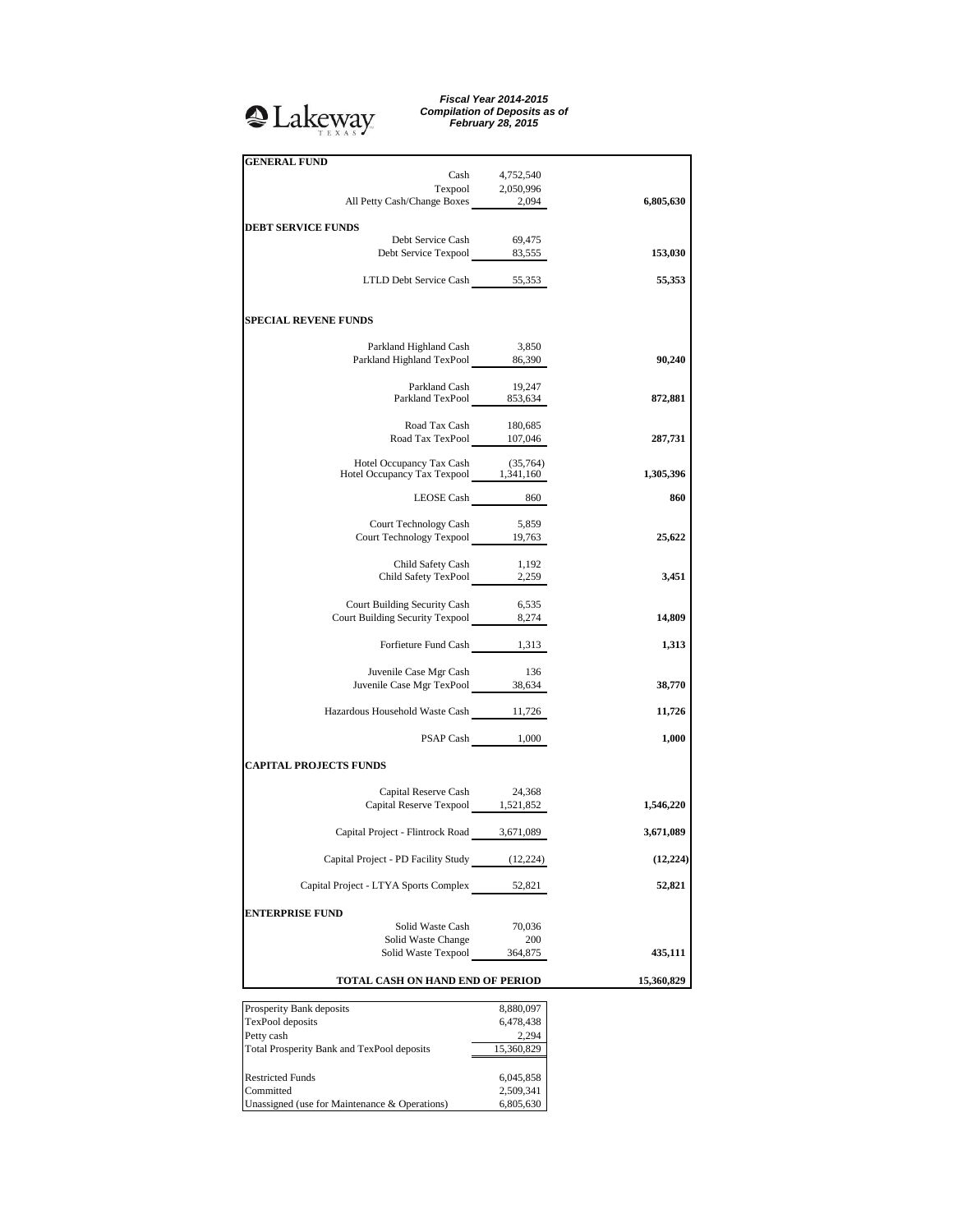# **STATEMENT OF REVENUES AND EXPENDITURES - GENERAL FUND FOR THE MONTH ENDED FEBRUARY 28, 2015**

|                                              | YEAR TO DATE |               |    |                                      |               |                                 | <b>ANNUAL</b>                              |               |                |  |                                   |    |                 |     |
|----------------------------------------------|--------------|---------------|----|--------------------------------------|---------------|---------------------------------|--------------------------------------------|---------------|----------------|--|-----------------------------------|----|-----------------|-----|
|                                              |              | <b>BUDGET</b> |    | <b>ACTUAL &amp;</b><br><b>ENCUMB</b> |               | <b>VARIANCE</b>                 | $%$ of<br><b>Budget</b><br><b>Realized</b> |               | <b>BUDGET</b>  |  | <b>PROJECTED</b><br><b>ACTUAL</b> |    | <b>VARIANCE</b> |     |
| <b>REVENUES</b>                              |              |               |    |                                      |               |                                 |                                            |               |                |  |                                   |    |                 |     |
| <b>AD VALOREM TAXES</b>                      | \$           | 4,317,911 \$  |    | 4,374,229 \$                         |               | 56,318 *                        | 97%                                        | \$            | 4,520,916 \$   |  | 4,520,916 \$                      |    |                 |     |
| <b>FRANCHISE FEES</b>                        |              | 215,606       |    | 217,330                              |               | 1,724                           | 24%                                        |               | 910,300        |  | 910,300                           |    |                 |     |
| <b>SALES &amp; DRINK TAX</b>                 |              | 1,169,160     |    | 1,258,671                            |               | 89,511                          | 45%                                        |               | 2,783,775      |  | 2,833,775                         |    | $50,000$ (1)    |     |
| <b>BLDG &amp; DEVELOPMENT SERVICES</b>       |              | 604,792       |    | 726,071                              |               | 121,279                         | 72%                                        |               | 1,009,500      |  | 1,079,500                         |    | 70,000          | (2) |
| <b>MUNICIPAL COURT</b>                       |              | 281,250       |    | 297,238                              |               | 15,988                          | 44%                                        |               | 675,000        |  | 675,000                           |    |                 |     |
| <b>INTEREST INCOME</b>                       |              | 12,070        |    | 11,622                               |               | (448)                           | 43%                                        |               | 27,100         |  | 27,100                            |    |                 |     |
| <b>MISCELLANEOUS</b>                         |              | 41,976        |    | 60,216                               |               | 18,240                          | 37%                                        |               | 163,000        |  | 183,000                           |    | 20,000          | (3) |
| <b>PARKS &amp; RECREATION</b>                |              | 119,806       |    | 150,128                              |               | 30,322                          | 28%                                        |               | 529,175        |  | 529,175                           |    |                 |     |
| <b>DONATIONS/GRANTS</b>                      |              | 6,417         |    | 12,212                               |               | 5,795                           | 174%                                       |               | 7,000          |  | 7,000                             |    |                 |     |
| <b>TOTAL REVENUES</b>                        | \$           | 6,768,988     | \$ | 7,107,717 \$                         |               | 338,729                         | 67%                                        |               | \$10,625,766   |  | \$10,765,766                      | \$ | 140,000         |     |
| <b>EXPENDITURES</b>                          |              |               |    |                                      |               |                                 |                                            |               |                |  |                                   |    |                 |     |
| <b>GENERAL SERVICES</b>                      | \$           | 237,977 \$    |    | 192,176 \$                           |               | 45,801                          | 37%                                        | $\mathbb{S}$  | 522,093 \$     |  | 522,093 \$                        |    |                 |     |
| <b>ADMINISTRATION</b>                        |              | 309,381       |    | 302,460                              |               | 6,921                           | 41%                                        |               | 740,642        |  | 740,642                           |    |                 |     |
| <b>FINANCE</b>                               |              | 196,737       |    | 177,497                              |               | 19,240                          | 38%                                        |               | 470,056        |  | 455,056                           |    | 15,000(4)       |     |
| <b>POLICE</b>                                |              | 1,639,479     |    | 1,576,329                            |               | 63,150                          | 39%                                        |               | 4,000,363      |  | 4,000,363                         |    |                 |     |
| <b>PUBLIC WORKS</b>                          |              | 364,532       |    | 329,050                              |               | 35,482                          | 37%                                        |               | 891,781        |  | 891,781                           |    |                 |     |
| MUNICIPAL COURT                              |              | 235,812       |    | 202,422                              |               | 33,390                          | 34%                                        |               | 587,809        |  | 587,809                           |    |                 |     |
| <b>BLDG &amp; DEVELOPMENT SERVICES</b>       |              | 432,384       |    | 420,503                              |               | 11,881                          | 41%                                        |               | 1,028,827      |  | 1,028,827                         |    |                 |     |
| <b>PARKS &amp; RECREATION</b>                |              | 801,714       |    | 757,535                              |               | 44,179                          | 35%                                        |               | 2,158,339      |  | 2,143,339                         |    | 15,000(5)       |     |
| <b>TOTAL EXPENDITURES</b>                    | \$           | 4,218,016     | \$ | 3,957,972 \$                         |               | 260,044                         | 38%                                        |               | \$10,399,910   |  | \$10,369,910                      | \$ | 30,000          |     |
| <b>REVENUES OVER/(UNDER) EXPENDITURES \$</b> |              | 2,550,972 \$  |    | 3,149,745 \$                         |               | 598,773                         |                                            | $\mathcal{S}$ | 225,856 \$     |  | 395,856 \$                        |    | 170,000         |     |
| <b>OTHER FINANCING SOURCES/(USES)</b>        |              |               |    |                                      |               |                                 |                                            |               |                |  |                                   |    |                 |     |
| TRANSFER TO CAPITAL RESERVE FUND             | \$           | 225,856 \$    |    | $\sim$                               | <sup>\$</sup> | 225,856                         |                                            | $\mathcal{S}$ | $(225,856)$ \$ |  | $(225,856)$ \$                    |    |                 |     |
|                                              |              |               |    |                                      |               | <b>FUND BALANCE - BEGINNING</b> |                                            | \$            | 2,643,412 \$   |  | 2,754,786 \$                      |    | 111,374         |     |
|                                              |              |               |    | <b>FUND BALANCE - ENDING</b>         |               |                                 |                                            |               | 2,643,412      |  | 2,924,786                         | \$ | 281,374         |     |
| <b>FUND BALANCE RATIO</b>                    |              |               |    |                                      |               |                                 | 25%                                        |               | 28%            |  |                                   |    |                 |     |

\*This is a timing difference.

(1) Through an audit, the Comptroller's office found a taxpayer who was paying the wrong taxing entity. The reallocation covered the period of June 2010 through July 2014 and totaled \$50,442.

(2) An unanticipated site development permit in the amount of \$69,334 was issued for a senior living center at Lakeway Medical Village.

(3) The interagency billing with Bee Cave for dispatch services resulted in a higher quarterly payment than originally budgeted.

(4) Salary savings due to unfilled position.

(5) Salary savings due to unfilled positions.